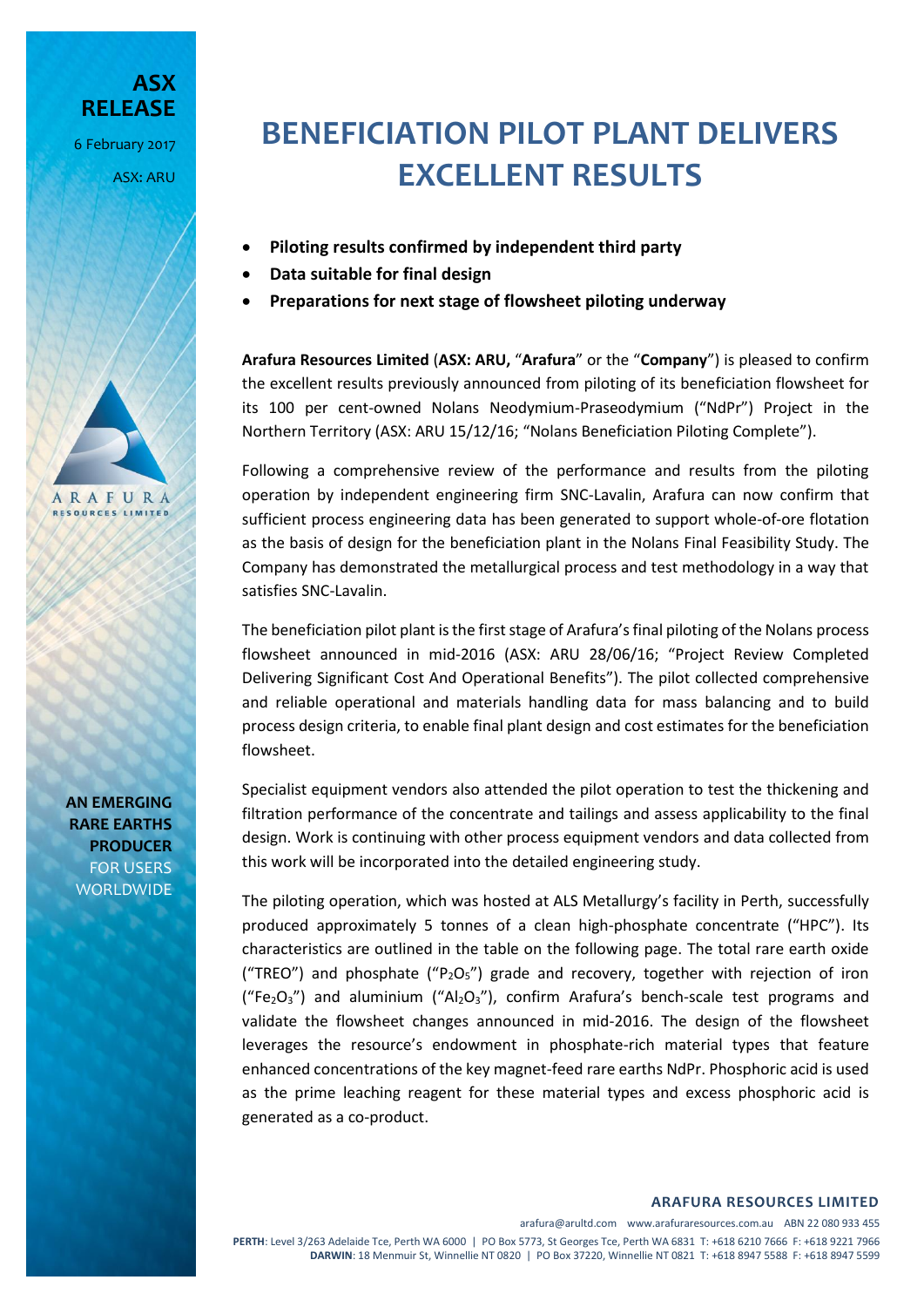|                                      | <b>Feed</b> | <b>HPC</b> |
|--------------------------------------|-------------|------------|
| <b>TREO Grade</b>                    | 4.7%        | 7.0%       |
| <b>TREO Recovery</b>                 |             | >80%       |
| <b>NdPr Oxide Grade</b>              | 1.2%        | 1.8%       |
| <b>NdPr Oxide Recovery</b>           |             | >82%       |
| $P2O5$ Grade                         | 17.4%       | 29%        |
| $P_2O_5$ Recovery                    |             | >90%       |
| Al <sub>2</sub> O <sub>3</sub> Grade | 7.2%        | $<$ 3.2%   |
| Fe <sub>2</sub> O <sub>3</sub> Grade | 2.6%        | $< 1.9\%$  |
| <b>Mass Pull</b>                     |             | 55%        |

ARAFURA RESOURCES LIMITED

The concentrate quality comfortably meets the feed requirements for the next stage of final piloting, the pre-leach circuit. The Company has scoped the design for this next stage and has awarded a contract for the work which will commence at SGS Australia in the coming weeks, and is expected to be completed by mid-2017.

A link to a video of the beneficiation pilot plant in operation can be found on the Company's website [www.arultd.com.](http://www.arultd.com/)

# $-$  ENDS  $-$

### For further information, contact: Media enquiries:

Gavin Lockyer **Ben Henri** Ben Henri

Managing Director **Media and Capital Partners** Media and Capital Partners T: +61 8 6210 7666 M: +61 473 246 040